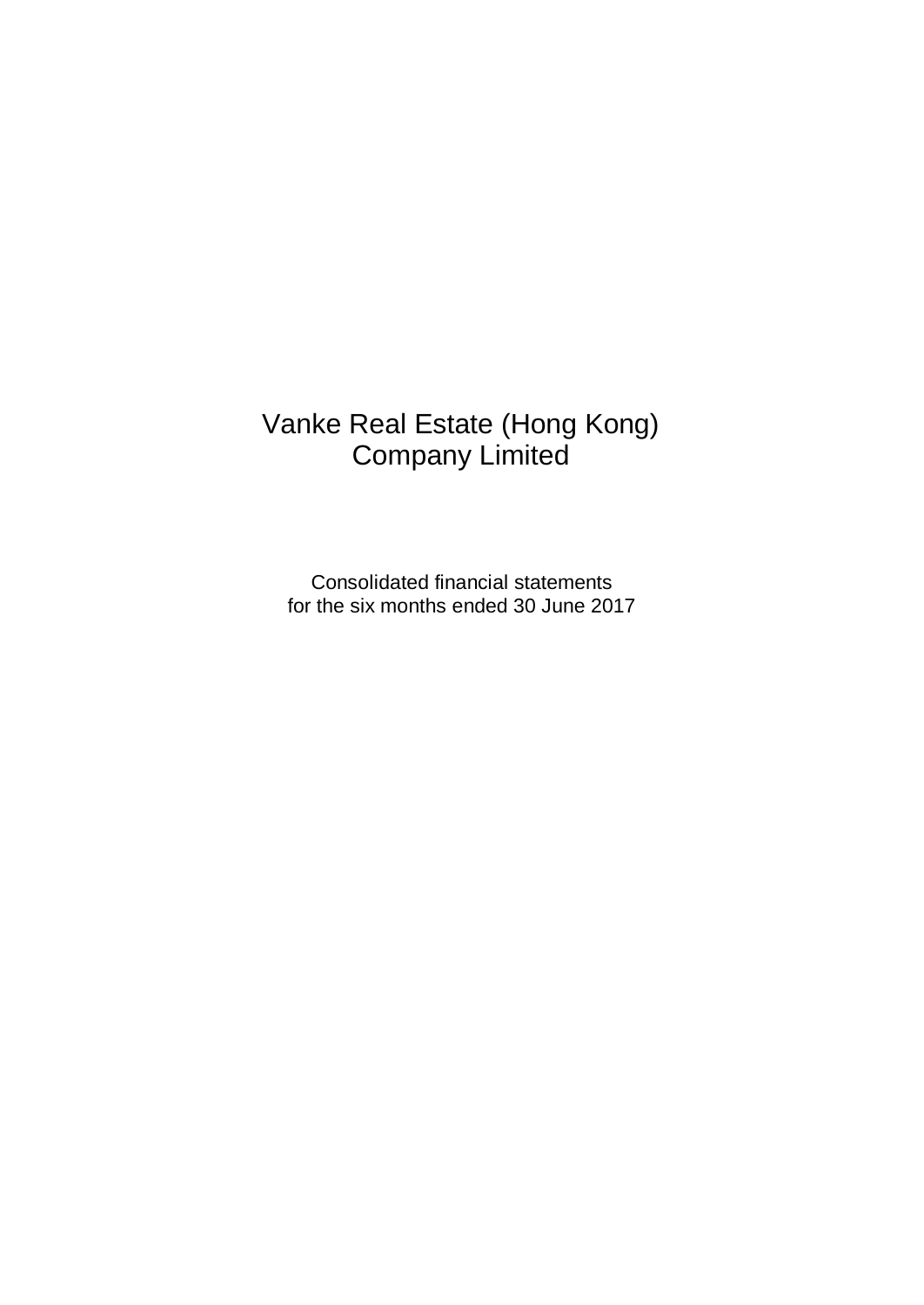#### Consolidated statement of profit or loss *(Expressed in Renminbi Yuan)*

|                                                                                                               | 30 June 2017<br>RMB'million<br>(unaudited) | Six months ended Six months ended<br>30 June 2016<br>RMB'million<br>(unaudited) |
|---------------------------------------------------------------------------------------------------------------|--------------------------------------------|---------------------------------------------------------------------------------|
| Revenue<br>Cost of sales                                                                                      | 3,269<br>(2, 239)                          | 4,385<br>(3, 407)                                                               |
| <b>Gross profit</b>                                                                                           | 1,030                                      | 978                                                                             |
| Other income<br><b>Distribution costs</b><br>Administrative expenses<br>Other operating expenses              | 225<br>(203)<br>(112)<br>(8)               | 124<br>(107)<br>(65)<br>(93)                                                    |
| <b>Profit from operations</b>                                                                                 | 932                                        | 837                                                                             |
| Finance costs<br>Share of profits less losses of associates<br>Share of profits less losses of joint ventures | (388)<br>241<br>5                          | (255)<br>537<br>(14)                                                            |
| <b>Profit before taxation</b>                                                                                 | 790                                        | 1,105                                                                           |
| Income tax                                                                                                    | (340)                                      | (325)                                                                           |
| <b>Profit for the period</b>                                                                                  | 450                                        | 780                                                                             |
| <b>Attributable to:</b><br>Equity shareholders of the Company<br>Non-controlling interests                    | 251<br>199                                 | 642<br>138                                                                      |
| <b>Profit for the period</b>                                                                                  | 450                                        | 780                                                                             |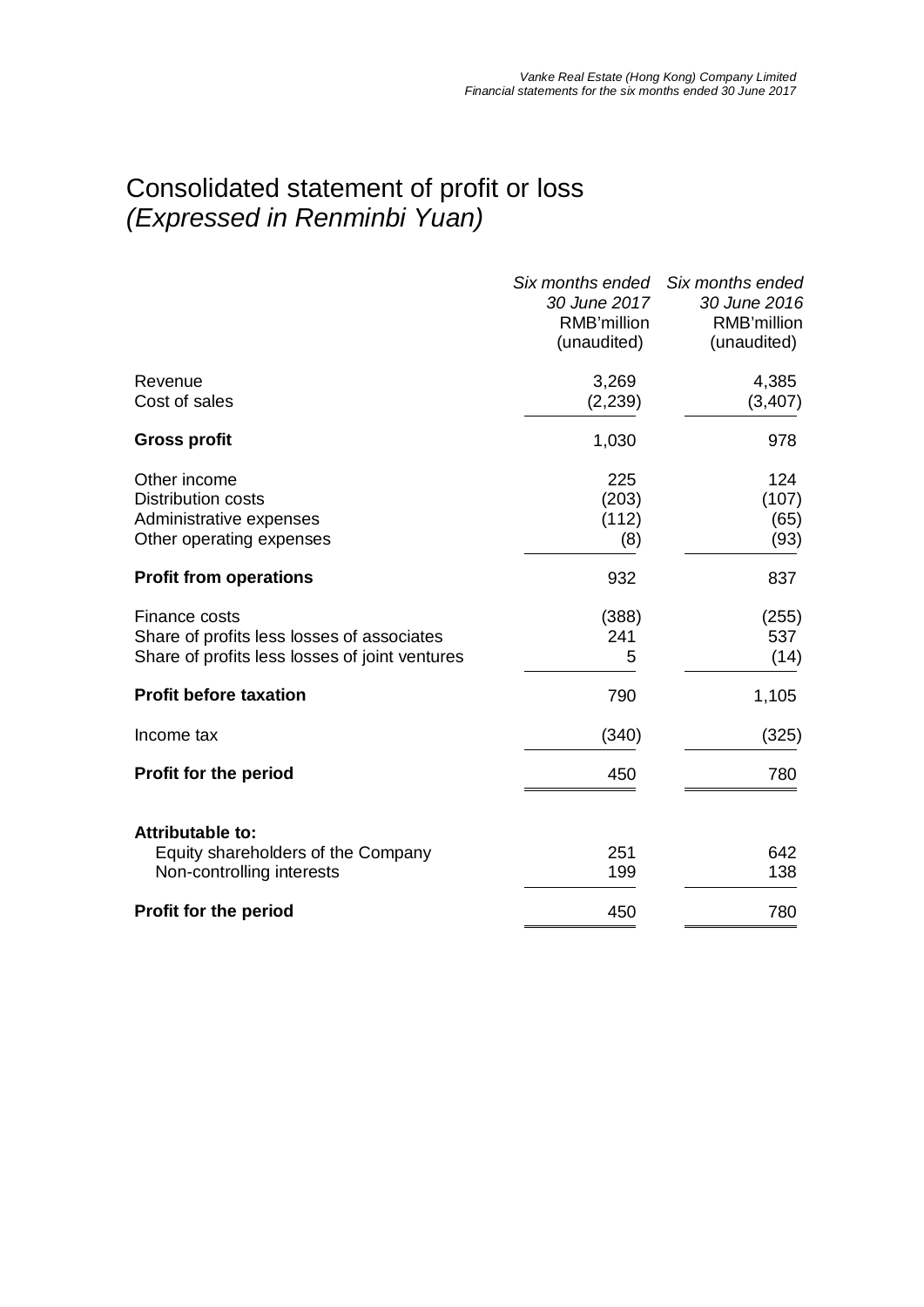### Consolidated statement of profit or loss and other comprehensive income *(Expressed in Renminbi Yuan)*

|                                                                                                                              | Six months ended<br><i>30 June 2017</i><br>RMB'million<br>(unaudited) | Six months ended<br>30 June 2016<br>RMB'million<br>(unaudited) |
|------------------------------------------------------------------------------------------------------------------------------|-----------------------------------------------------------------------|----------------------------------------------------------------|
| <b>Profit for the period</b>                                                                                                 | 450                                                                   | 780                                                            |
| Other comprehensive income for the<br>period                                                                                 |                                                                       |                                                                |
| Items that may be reclassified subsequently<br>to profit or loss:<br>Cash flow hedge: net movement<br>in the hedging reserve | 10                                                                    | (30)                                                           |
| Exchange differences on translation of<br>financial statements of non-mainland<br>China operations                           | 73                                                                    | (48)                                                           |
| Other comprehensive income for the<br>period                                                                                 | 83                                                                    | (78)                                                           |
| Total comprehensive income for the<br>period                                                                                 | 533                                                                   | 702                                                            |
| Attributable to:<br>Equity shareholders of the Company<br>Non-controlling interests                                          | 334<br>199                                                            | 564<br>138                                                     |
| Total comprehensive income for the<br>period                                                                                 | 533                                                                   | 702                                                            |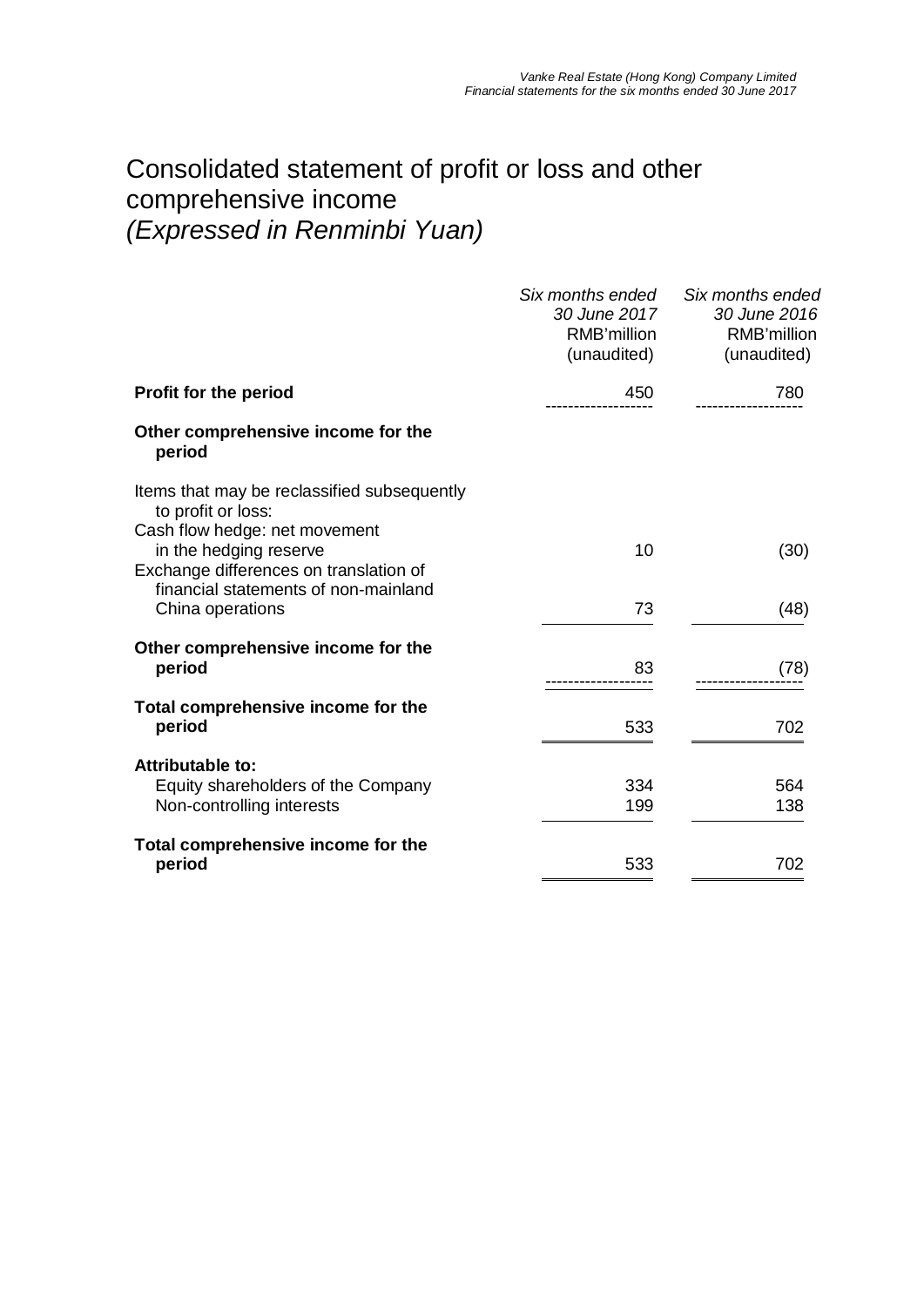## Consolidated statement of financial position *(Expressed in Renminbi Yuan)*

|                                                                                                                                                                   | As at 30<br>June 2017<br>RMB'million<br>(unaudited) | As at 31<br>December 2016<br>RMB'million<br>(audited) |
|-------------------------------------------------------------------------------------------------------------------------------------------------------------------|-----------------------------------------------------|-------------------------------------------------------|
| <b>Non-current assets</b>                                                                                                                                         |                                                     |                                                       |
| Property, plant and equipment<br>Investment properties<br>Interest in associates<br>Interest in joint ventures<br>Other non-current assets<br>Deferred tax assets | 1,842<br>106<br>7,315<br>2,336<br>8,448<br>546      | 1,836<br>109<br>7,780<br>2,571<br>8,853<br>457        |
|                                                                                                                                                                   | 20,593                                              | 21,606                                                |
| <b>Current assets</b>                                                                                                                                             |                                                     |                                                       |
| Inventories                                                                                                                                                       | 30,072                                              | 28,110                                                |
| Prepaid tax                                                                                                                                                       | 1,442                                               | 734                                                   |
| Trade and other receivables                                                                                                                                       | 55,765                                              | 47,135                                                |
| Pledged deposits                                                                                                                                                  | 30                                                  | 14                                                    |
| Cash and cash equivalents                                                                                                                                         | 7,403                                               | 9,494                                                 |
|                                                                                                                                                                   | 94,712                                              | 85,487                                                |
| <b>Current liabilities</b>                                                                                                                                        |                                                     |                                                       |
| <b>Bank loans</b>                                                                                                                                                 | 2,177                                               | 2,442                                                 |
| Bonds payable                                                                                                                                                     | 6,092                                               | 674                                                   |
| Trade and other payables                                                                                                                                          | 76, 455                                             | 65,887                                                |
| <b>Current taxation</b>                                                                                                                                           | 758                                                 | 906                                                   |
|                                                                                                                                                                   | 85,482                                              | 69,909                                                |
| <b>Net current assets</b>                                                                                                                                         | 9,230                                               | 15,578                                                |
| <b>Total assets less current liabilities</b>                                                                                                                      | 29,823                                              | 37,184                                                |